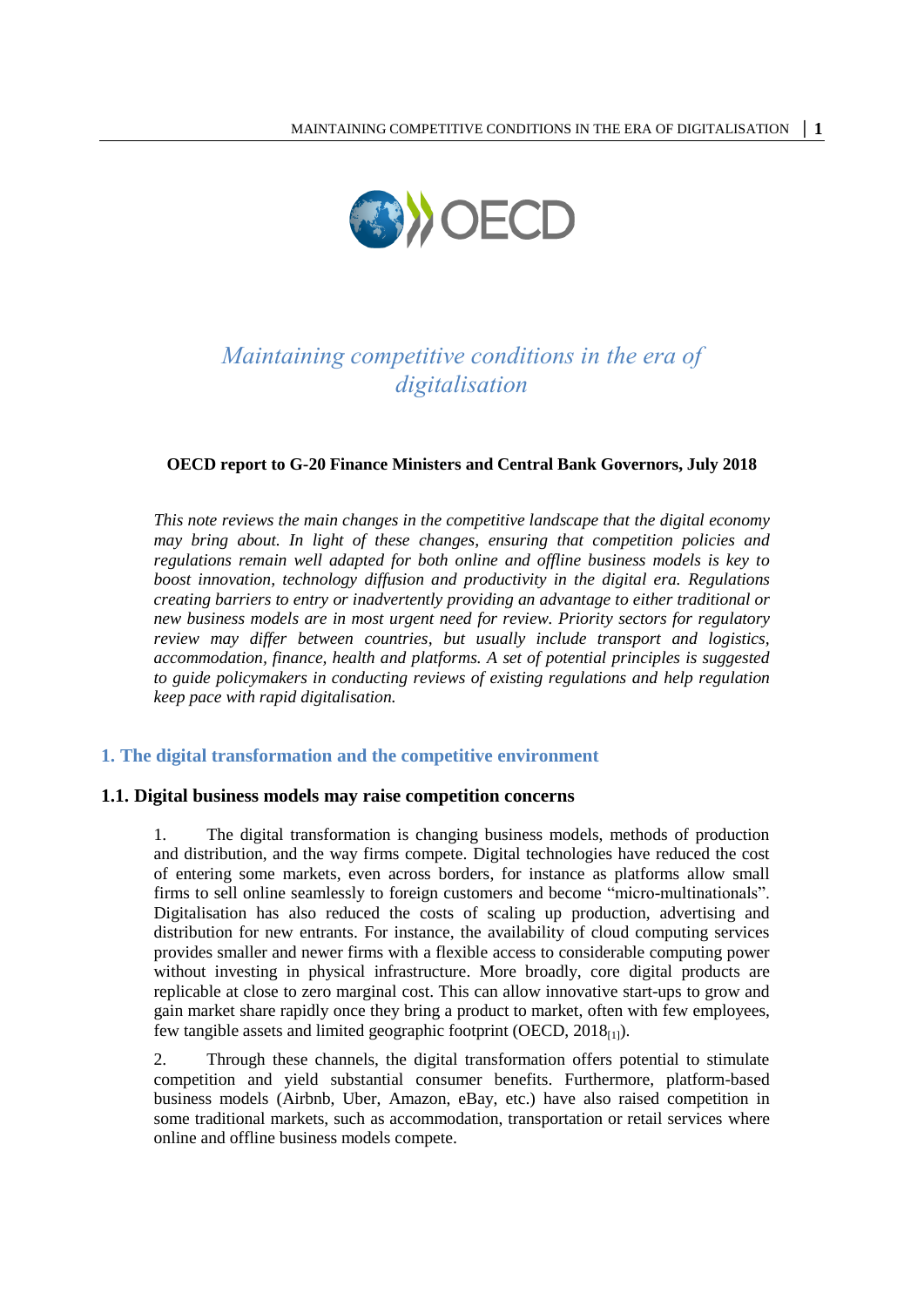#### **2 │** MAINTAINING COMPETITIVE CONDITIONS IN THE ERA OF DIGITALISATION

3. However, some characteristics of the digital economy also create massive economies of scale and scope that may present challenges to maintain competitive conditions: first, the fact that digital production typically features significant upfront costs to develop products and near-zero marginal costs; second, the importance of intangible assets (intellectual property, algorithms, software, data) to compete effectively (OECD,  $2018_{[2]}$ ). In particular, in an increasingly data-driven economy, platforms benefit from economies of scale and scope in collecting data; precisely as data has become a more valuable asset and as access to large amounts of data feeds into improvements in analytics and machine learning, which further help firms improve the quality of their services and target potential new users  $(OECD, 2016_{[3]})$ .<sup>1</sup> However, a thriving market for data between firms also exists, which may contribute to alleviate the asymmetries in data collection between smaller and larger players. Platform businesses also exhibit strong network effects, which further reinforce the benefits of scale, potentially creating difficulties for new entrants to break into a range of markets where they need to compete with large established firms.

4. While temporary market power earned through new or higher quality products is well warranted to incentivise innovation, scale, network and cross-platform effects could create dynamic inefficiencies by perpetuating it, leading to new sources of concentration. This could limit the productivity benefits from new technologies by creating obstacles to the entry and innovation of new players, as well as slowing down the diffusion of innovations to potential competitors.

5. Assessing the strength of the competitive environment and its evolution requires looking at a range of different outcomes. A first, although necessarily imperfect, indicator is the evolution of mark-ups – the ratio of the price charged by a firm per unit of product and its marginal cost. Evidence points to a significant rise in mark-ups since the early 2000s in the United States and other economies (Calligaris, Criscuolo and Marcolin, 2018<sub>[4]</sub>; De Loecker and Eeckhout, 2017<sub>[5]</sub>; Andrews, Gal and Witheridge, 2018<sub>[6]</sub>). The increase has been driven by those firms that enjoy the highest levels of mark-ups: since 2001, mark-ups rose by about 20% for the top decile of the distribution, whereas the trend has been flat for the bottom half of the distribution.

6. There are several possible explanations for the observed increase in mark-ups as digitalisation has progressed. One such explanation would be that the competition faced by top firms in digitalised sectors may have declined, domestically or globally, and barriers to entry may have been rising. Other, more benign drivers may include technological factors (high fixed costs and low marginal costs in the digital economy), higher product and quality differentiation enabled by digital technologies, or continued product or process innovation repeatedly extending the temporary market power of top firms and improving their productivity. Taking into account a broader range of indicators, including profits, returns on investment, concentration ratios and firm entry and exit rates, can help disentangle these possible explanations and assess the extent to which rising mark-ups in the digital economy raise competitive concerns. These measures by and large indicate that market power appears to be increasing. The available evidence points to a moderate rise in broad measures of concentration in the US and Japan, with a more mixed picture in Europe; and a strong trend towards increased profits not only in the technology

<sup>&</sup>lt;sup>1</sup> The widespread use of pricing algorithms has also raised concerns of possible anti-competitive behaviour as algorithms can make tacit collusion easier to achieve and sustain without any formal agreement or human interaction (OECD,  $2017_{[11]}$ ). There are however few known cases so far.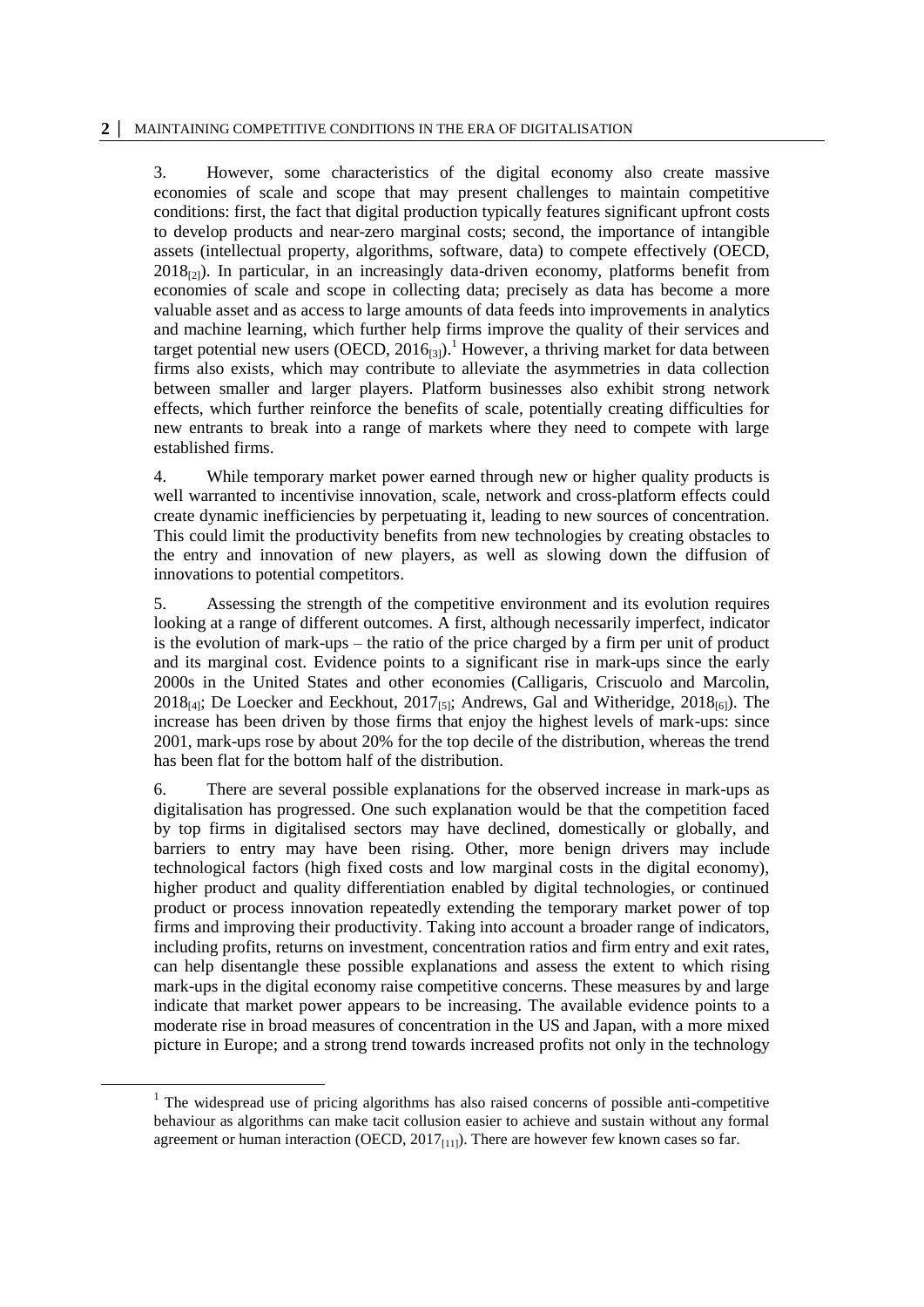sector but also in financial services, healthcare and a range of other services (OECD,  $2018_{[7]}$ ).

7. The fact that mark-ups are higher and have risen faster in sectors more exposed to digitalisation [\(Figure](#page-2-0) 1) further suggests that the digital transformation may have played a role in these developments. Moreover, business dynamism as captured by firm entry rates has also been declining at a faster pace in digitally intensive sectors than in the rest of the economy [\(Figure](#page-2-1) 2).

<span id="page-2-0"></span>



*Note*: Digital intensive sectors (resp. less digital intensive sectors) rank above (resp. below) the median sector by digital intensity, as calculated jointly over all indicators of digitalisation in Calvino et al.  $(2018_{[8]})$ including tangible and intangible ICT investment, use of ICT goods and services, online sales, etc. Top digital intensive sectors are in those in the top 25% of digital intensity. This graph fixes the ranking of sectors to the initial period (2001-03). The estimates are from a pooled regression explaining firm log-mark-ups in the period, on the basis of the company's size, country-year of operation, and the sector's digital intensity. *Source*: OECD (2018<sub>[2]</sub>).



<span id="page-2-1"></span>

*Note*: Country coverage: Belgium, Brazil, Costa Rica, Finland, Hungary, Italy, Netherlands, Norway, Portugal, Spain, Sweden and Turkey. Sector coverage: Manufacturing and non-financial market services. *Source*: OECD DynEmp3 database, May 2018.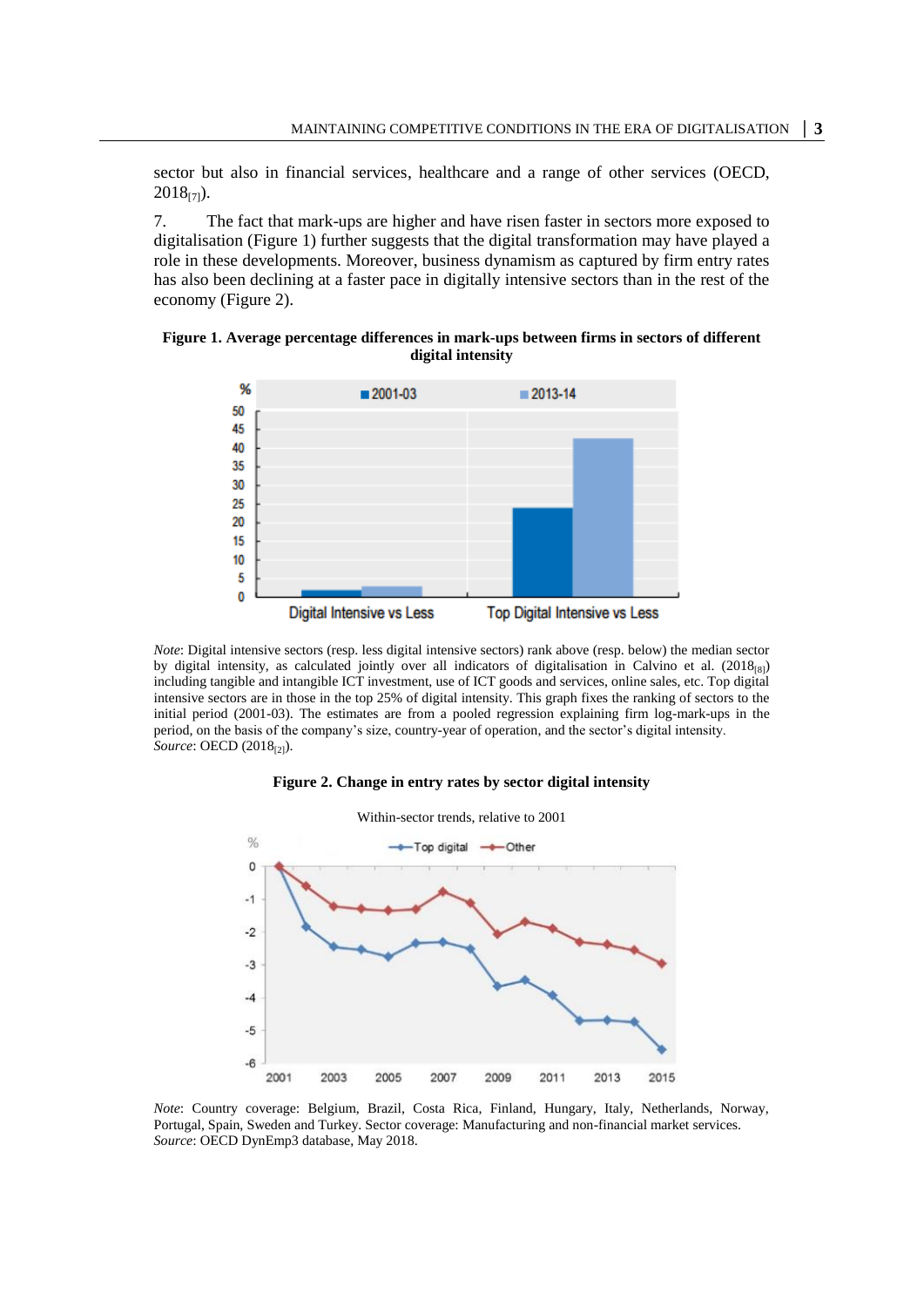## **1.2. Improving and reviewing pro-competition policies**

8. Policies and regulations that maintain competitive conditions help sustain a healthy business environment and bring benefits to consumers. Adequate competition keeps rents low in product markets, with competitive pricing in turn supporting households' purchasing power. Furthermore, a competitive environment fosters stronger innovation and growth by ensuring that new entrants with superior products or more efficient processes can enter, grow and gain market share over incumbents; while inefficient firms ultimately exit the market, freeing up capital and talent for new firms to grow. Through these channels, competition feeds into higher productivity and wages.

9. The rapid digitalisation of the economy makes the need to keep regulations up to speed with changes in business models more urgent than ever (see [Box](#page-5-0) 1 on tools to identify and review regulations that may create restrictions). In the EU, for example, the number of consumers who made a purchase online in the last 3 months doubled in less than a decade.<sup>2</sup> Enterprises sales through electronic networks increased from  $11\%$  of their total turnover to  $18\%$  from 2007 to  $2017<sup>3</sup>$ 

10. As digitalisation transforms the nature of production, ensuring that an adequate regulatory environment prevails, promoting entry and competition, matters not only in digital sectors but also for the wider economy to reap the full benefits of new technologies. Policies in many countries often implicitly or explicitly favour incumbents, and do not always enable the experimentation with new ideas, technologies and business models that underpins the success of innovative firms. It is notable that the rise in markups has been more pronounced in services (Andrews, Gal and Witheridge,  $2018_{[6]}$ ), which also tend to be subject to a heavier regulatory burden on entry and operations than manufacturing industries. Administrative burdens on start-ups or barriers to entry in services are associated with a lower adoption of technologies such as cloud computing, slowing down the productivity gains from technology diffusion to the vast majority of non-frontier firms (Andrews, Nicoletti and Timiliotis, 2018<sub>[9]</sub>) and thus holding back income and wage gains throughout economies.

11. Adequate regulation to promote competition, entrepreneurship and technology diffusion can help foster more inclusive growth by strengthening the productivity gains from new technologies and ensuring workers widely share in these gains. Evidence points to a link between widening productivity dispersion between firms and widening wage dispersion between workers in a given sector, as more productive firms tend to pay better wages to their employees (Berlingieri, Blanchenay and Criscuolo,  $2017_{[10]}$ ). Digitalisation appears to reinforce this link, resulting in even more exacerbated wage inequality within sectors more reliant on ICT technology. Competitive conditions conducive to more widespread technology and productivity diffusion could thus contribute to narrowing wage gaps and promoting more equity across workers.

12. Rapid digitalisation also raises the question of whether existing regulatory approaches and tools remain appropriate, or whether new sectors and activities would require regulators to rethink competition policy and explore new approaches. Regulators

<sup>2</sup> See Eurostat [http://appsso.eurostat.ec.europa.eu/nui/show.do?dataset=isoc\\_ec\\_ibuy&lang=en](http://appsso.eurostat.ec.europa.eu/nui/show.do?dataset=isoc_ec_ibuy&lang=en)

<sup>3</sup> See Eurostat [http://ec.europa.eu/eurostat/tgm/table.do?tab=table&init=1&language=en&pcode](http://ec.europa.eu/eurostat/tgm/table.do?tab=table&init=1&language=en&pcode=tin00110&plugin=1)  $\frac{\pm \text{tin00110\&plugin=1}}{\text{tn}}$  and more generally, the European Commission Final report on the ecommerce sector enquiry (COM(2017) 229 final) [http://ec.europa.eu/competition/antitrust](http://ec.europa.eu/competition/antitrust/sector_inquiry_final_report_en.pdf) [/sector\\_inquiry\\_final\\_report\\_en.pdf.](http://ec.europa.eu/competition/antitrust/sector_inquiry_final_report_en.pdf)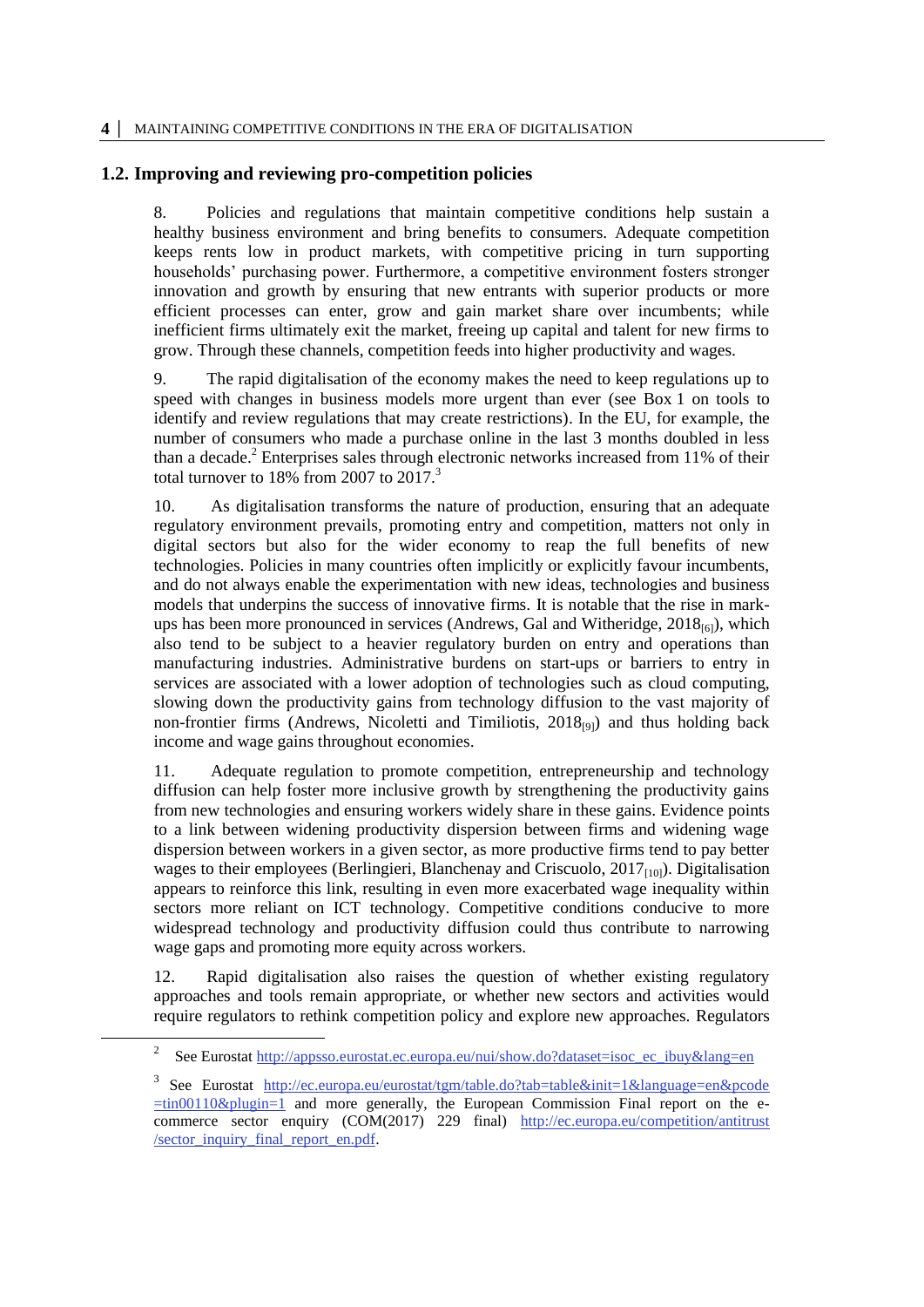and other officials face a challenge to catch up with the digital economy because the *status quo* presents some regulatory risks. Firstly, current regulations, which were designed for traditional products and services, may not be appropriate for the digital economy and may at times hinder development of new products and services. For instance, some existing regulation may have been introduced due to market failures resulting from information asymmetry; if the information asymmetry is reduced due to digitalisation, for instance with online customer ratings, the market failure that underlay the original regulation may be changed. Secondly, new policy measures may be needed to enable the digital transformation and achieve its economic benefits. There may be a regulatory "vacuum" in the face of the novelty of the digital economy. Uncertainty created by the absence of regulation may discourage innovation. Lack of some type of regulations, such as safety and consumer protection in online transactions, can restrain otherwise desirable new goods, services and business models.

13. Reviewing new or existing regulation is not an easy task. While the regulators are challenged by the complexity and novelty of digitalisation, they have to balance various policy concerns. In this process they can be exposed to lobbying of incumbents who seek protection from new competitors, while often arguing about more publicly acceptable concerns, such as reducing consumer risk.

14. This note develops key points of focus in reviewing regulations, identifying the types of regulatory restrictions that are most prevalent and general principles for a competition-focused review of regulations. Preliminary conclusions are:

- Guidance on competition assessment may need to better cover platforms, vertical restraints and e-commerce.
- The main types of restrictions are in (1) barriers to entry and (2) regulations creating a cost advantage for either offline or online providers.
- Prioritisation to limit digital-focused competition assessment review to specific sectors is valuable.
- Broad stakeholder consultation is needed when particular sector regulations are reviewed, particularly to ensure that potential entrants have an opportunity to express where regulatory restrictions are holding back their development, which can then be assessed in a balanced manner.
- To the extent that regulations may need to change more than once as digitalisation continues, consideration should be given to the appropriate legal form for regulations to ensure that changing them is both feasible and not excessively burdensome for legislators.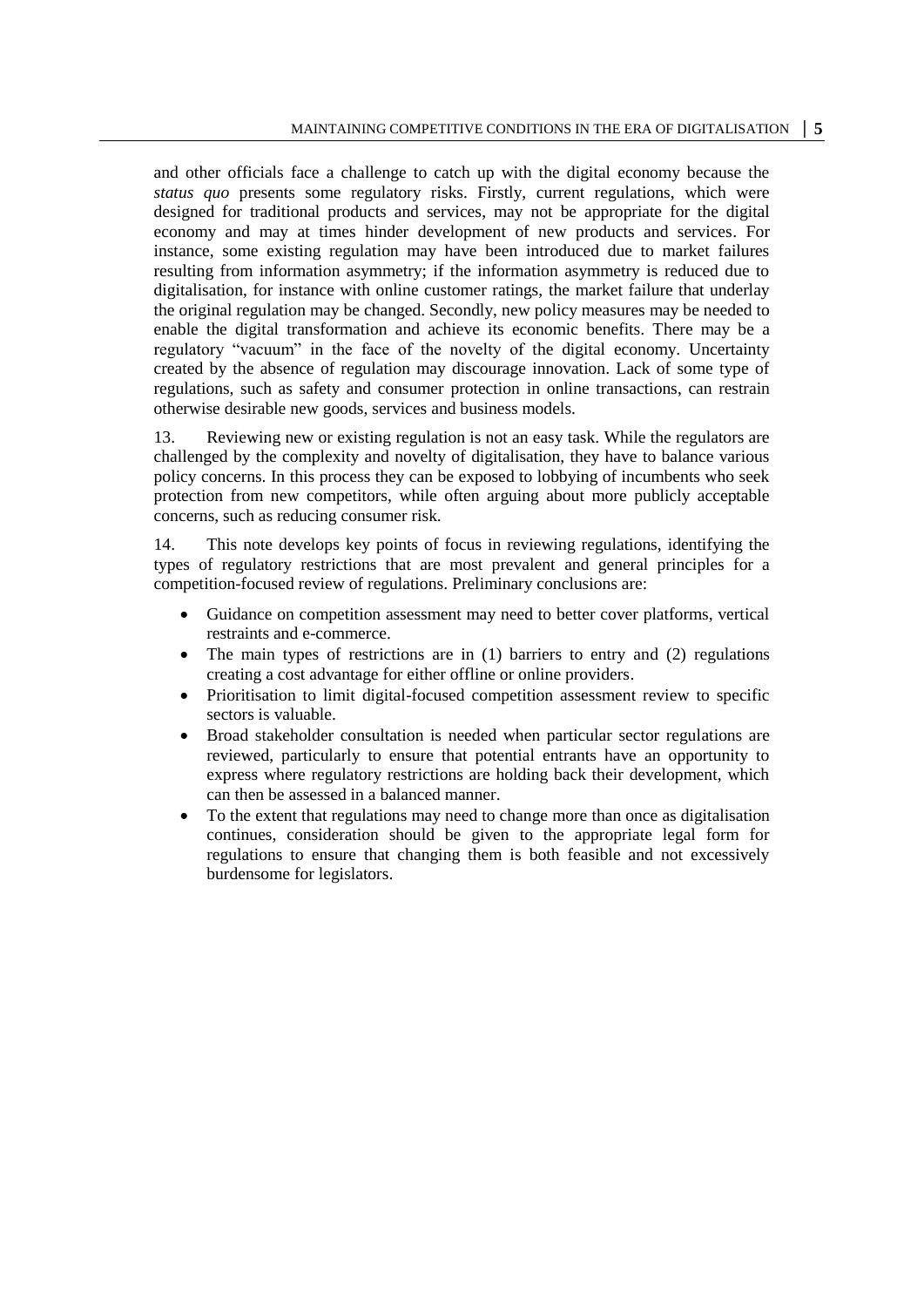## **Box 1. Designing and reviewing pro-competition regulations: Diagnosis and planning tools**

## <span id="page-5-0"></span>*OECD Competition Assessment Toolkit*

One way to ensure regulation continues to meet its goals in a changing business environment is competition assessment. Competition assessment is the evaluation of the impact on competition of laws, regulations and policies and the design of regulations that are more favourable to beneficial market forces. It can be used to review regulations before they are put in place or as an analytical framework for ex-post analysis of existing regulation. It can lead to significant consumer benefits and higher productivity and innovation by enhancing competitive markets.

In particular, the OECD Competition Assessment Toolkit provides a method for governments to identify unnecessary restraints on competition and develop alternative, less restrictive measures that still achieve government policy objectives. The process selects a policy, screens it by means of criteria embodied by the OECD's **Competition Assessment Checklist** (hereinafter 'CAC'), and where a regulation is unduly restrictive, designs and selects alternative policies. Following the CAC, further competition assessment should be conducted if the proposal has any of the following four effects:

## **(A) Limits the number or range of suppliers**

This is likely to be the case if the proposal:

- 1. Grants exclusive rights for a supplier to provide goods or services
- 2. Establishes a licence, permit or authorisation process as a requirement of operation
- 3. Limits the ability of some types of suppliers to provide a good or service
- 4. Significantly raises cost of entry or exit by a supplier
- 5. Creates a geographical barrier to the ability of companies to supply goods services or labour, or invest capital

#### **(B) Limits the ability of suppliers to compete**

This is likely to be the case if the proposal:

- 1. Limits sellers' ability to set the prices for goods or services
- 2. Limits freedom of suppliers to advertise or market their goods or services
- 3. Sets standards for product quality that provide an advantage to some suppliers over others or that are above the level that some well-informed customers would choose
- 4. Significantly raises costs of production for some suppliers relative to others (especially by treating incumbents differently from new entrants)

#### **(C) Reduces the incentive of suppliers to compete**

This may be the case if the proposal:

- 1. Creates a self-regulatory or co-regulatory regime
- 2. Requires or encourages information on supplier outputs, prices, sales or costs to be published
- 3. Exempts the activity of a particular industry or group of suppliers from the operation of general competition law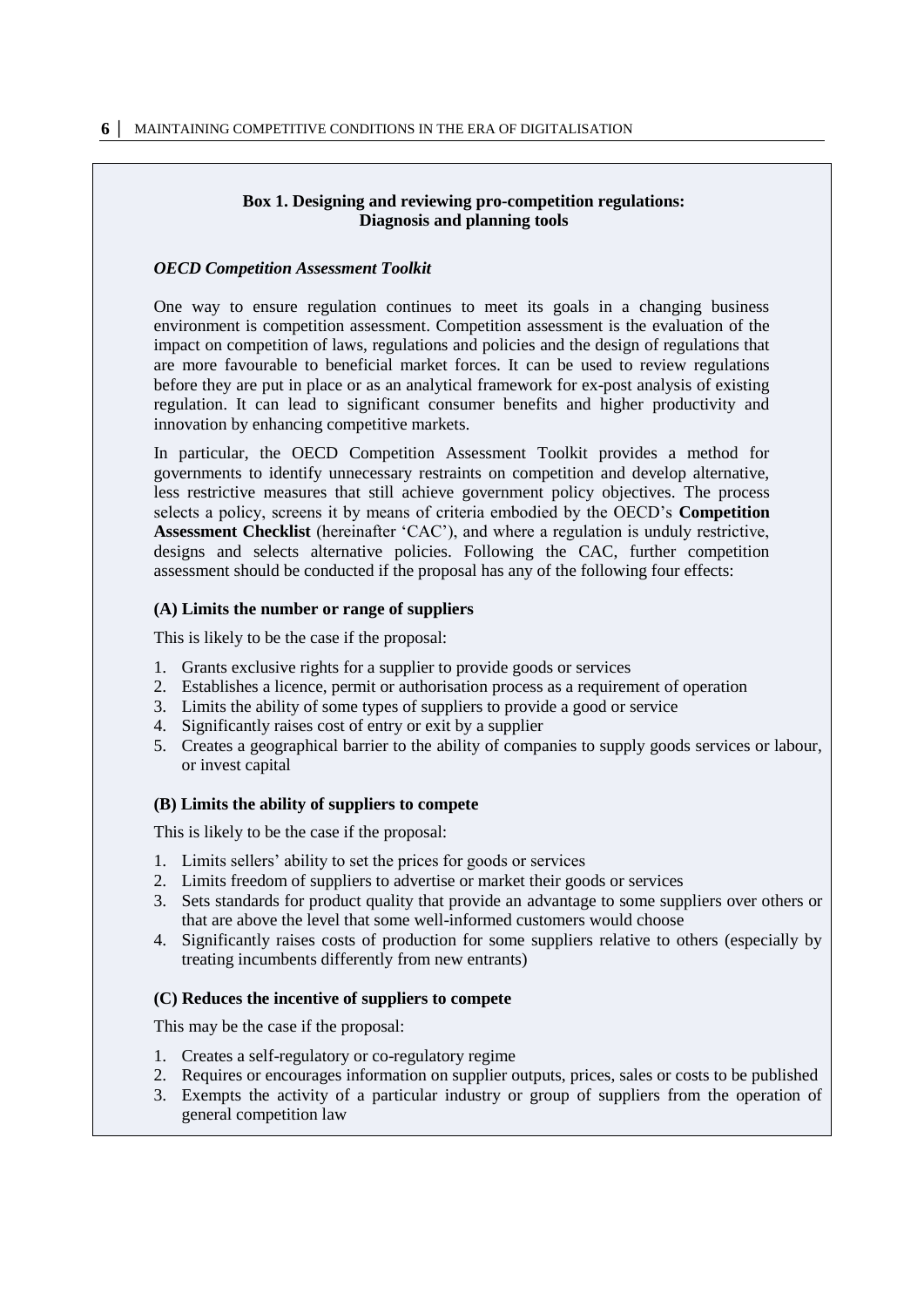## **(D) Limits the choices and information available to customers**

This may be the case if the proposal:

- 1. Limits the ability of consumers to decide from whom they purchase
- 2. Reduces mobility of customers between suppliers of goods or services by increasing the explicit or implicit costs of changing suppliers
- 3. Fundamentally changes information required by buyers to shop effectively

In the context of new developments related to digital goods, services and business models, **G-20 Digital Ministers called for a review of the OECD Competition Assessment Toolkit** in April 2017. This review is well under way to ensure that it provides appropriate guidance to address the many complex regulatory effects on competition in light of digitalisation. An updated Competition Assessment Toolkit will help officials to make the most out of this opportunity.

## *OECD Product Market Regulation Indicators*

Reforms conducive to more business dynamism, innovation and technology diffusion in a digitalised economy could provide significant benefits for consumers and households. A tool to identify such potential reforms is the OECD Product Market Regulation (PMR) Indicators<sup>4</sup>, to help assess **economy-wide and sector-specific regulatory impediments** to entry and competition. The indicators already cover 18 G-20 members and are gradually being extended to have global coverage.

The 2018 update and extension is currently underway and will provide a comprehensive picture of whether rules in place encourage entry of new firms and ideas, support healthy competition, and discourage anti-competitive behaviour. The new PMR questionnaire includes questions on regulation of the digital economy to ensure a level playing field. The information collected will help take stock of digital regulatory practices, understand where the possible obstacles to competition come from, and identify best practices.

 $\overline{a}$ 

<sup>&</sup>lt;sup>4</sup> See http://oe.cd/pmr.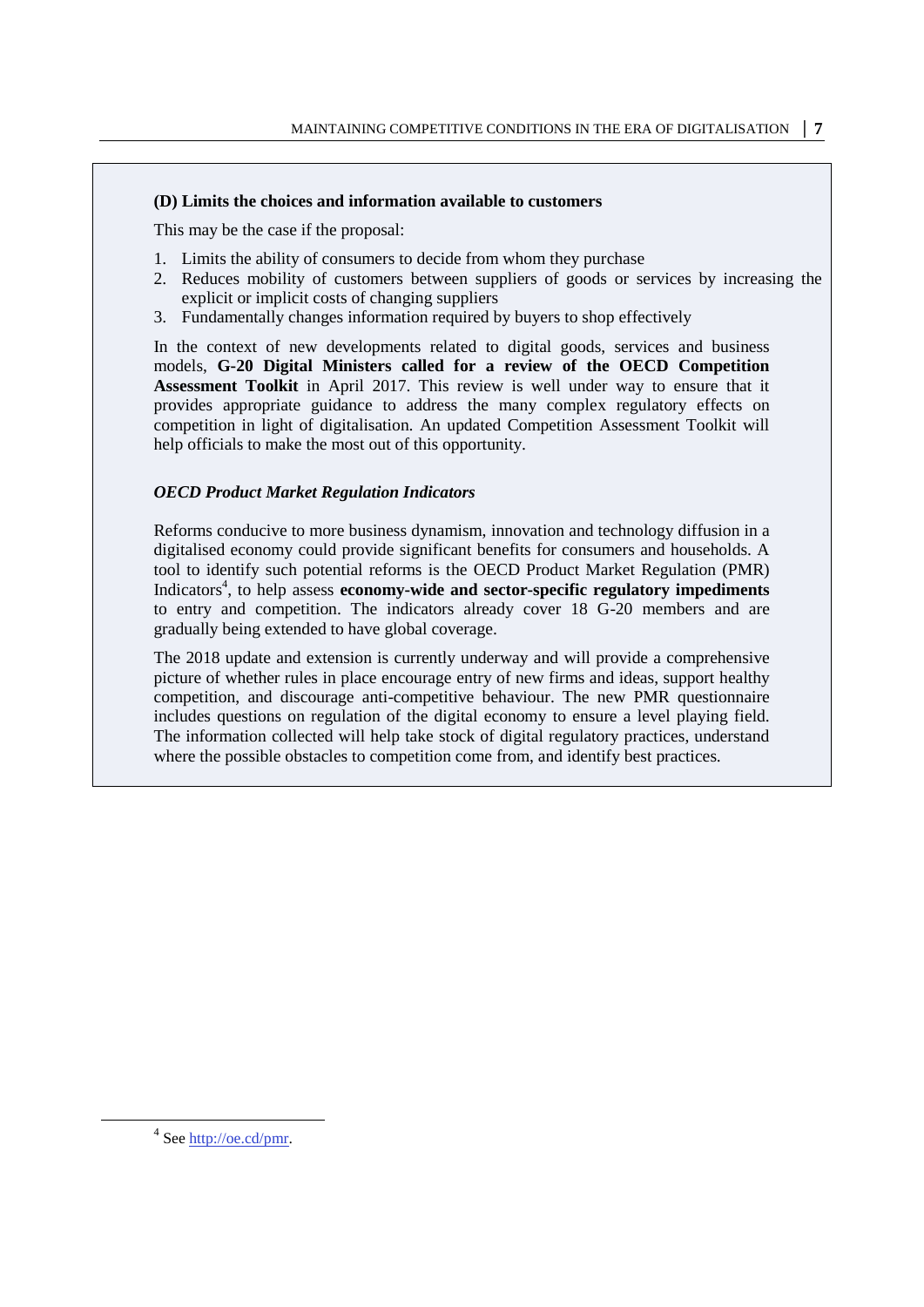#### **8 │** MAINTAINING COMPETITIVE CONDITIONS IN THE ERA OF DIGITALISATION

#### **2. Types of regulations in special need of review due to digitalisation**

15. Information on regulations on the digital economy was collected to identify areas of potential competitive restrictions (Box 2). Two types of regulatory situations arise with high frequency: entry barriers and cost-differentiating regulations. Entry barriers place constraints on the capacity of new and often small companies to successfully enter a market. Cost differentiating regulations give one type of firm a cost advantage over another, where a level playing field would be competitively neutral.

#### **Box 2. Methodology to identify regulations in need of review**

In order to understand how competition assessment performs regarding regulations relevant to the digital economy, examples of such regulations were collected through survey responses, workshops and desk research by the OECD Secretariat. The main source of the input is the submissions to the Survey on Regulations Affecting the Digital Economy which was distributed in July 2017 to the members and participants in the OECD Competition Committee, the competition authorities of G20 countries, and representatives of the business community, through the Business and Industry Advisory Committee to the OECD (BIAC).

The examples of regulation on digital economy have been classified by means of the Competition Assessment Checklist (CAC) categories. The CAC, used in the early stage of competition assessment, is a set of questions to screen regulations to identify potential competition restrictions (Box 1). Under the OECD approach, competition assessment should be continued to a full review if any of these questions are answered "yes".

92 of the collected examples of digital economy regulation were considered potentially restrictive to competition. A large majority (more than 80%) of the restrictive regulations either limit the number or range of suppliers or the actions that suppliers can take when competing with each other. The transportation sector ranks first in terms of number of regulations with potentially restrictive effect on competition, coming up in each and every jurisdiction, followed by accommodation and pharmaceuticals [\(Figure](#page-8-0) 3). Additionally, horizontal regulations (consumer protection and data protection) may affect many sectors.

The bulk of the restrictions included in the present analysis were identified by competition authorities. There is a possibility that competition authorities have been more active where new services challenge regulation more directly and where incumbents have resisted more. Presumably there are also some 'less problematic' sectors, where policy makers and businesses have co-operated to lift barriers. The type of restrictions we have found in retail and wholesale trade could be more common than shown by the survey, though possibly addressed without competition authority involvement, e.g. over physical location requirements.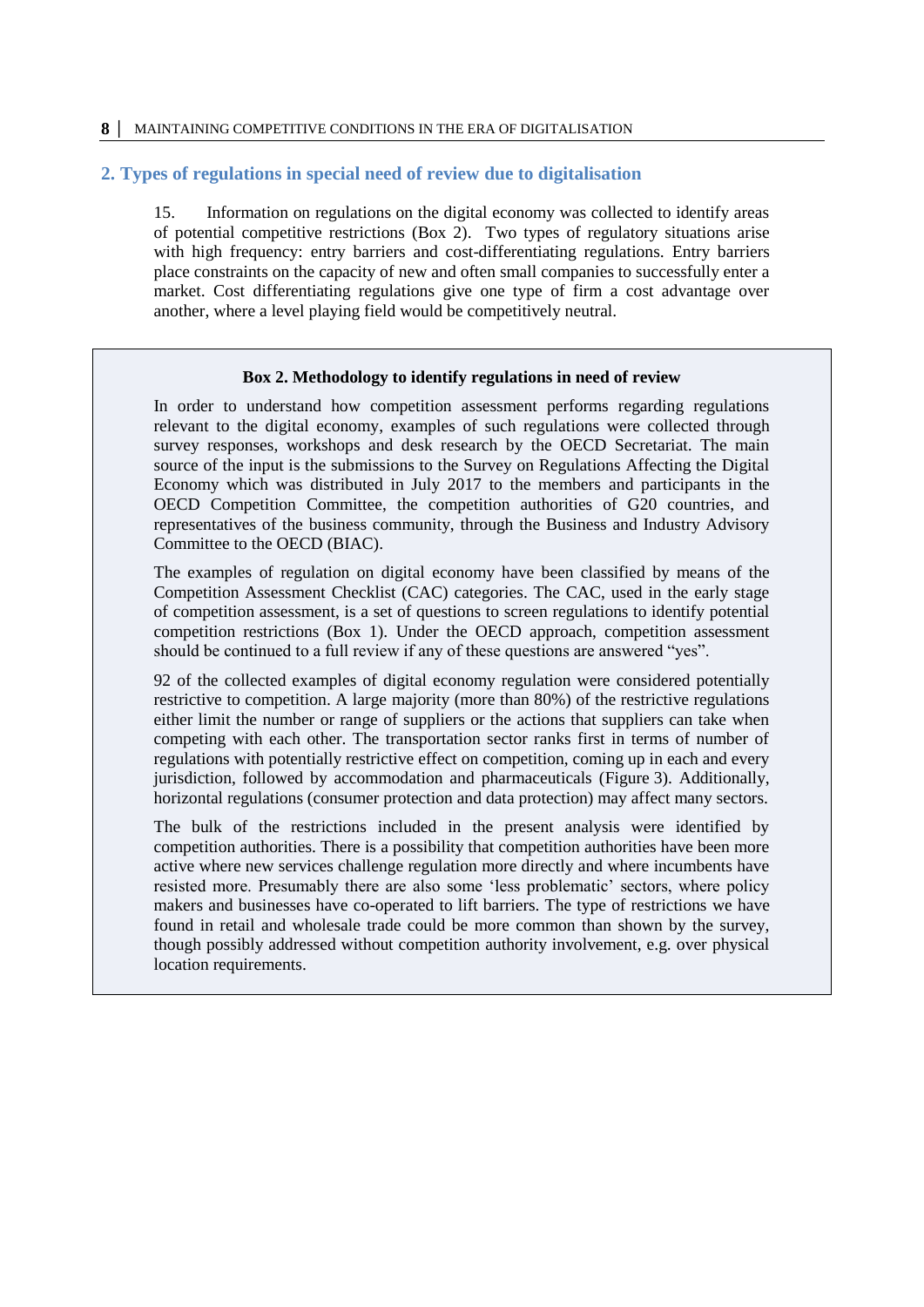

<span id="page-8-0"></span>

## **2.1. Entry barriers**

 $\overline{a}$ 

16. When governments create entry barriers, they are effectively limiting the number of providers available to deliver a good or service. Regulations designed for a non-digital environment can often inadvertently create entry barriers for digital competitors or alternatively be introduced with a specific intent to restrict digital competition. Such limitations often reduce supply and create higher prices for consumers, and avoiding unnecessary barriers is particularly urgent as many new business products and models become possible.<sup>5</sup> The dividing line between a justified government requirement and an unjustified barrier can be a fine one, depending on the precise facts of the sector under analysis. The need to protect consumers is one leading argument for establishing government-enforced entry barriers. Therefore particular attention is often needed for the extent to which consumer safety and supposed prevention of fraud may unduly restrict competition.

## *2.1.1. Physical presence requirement and minimum scale requirements*

17. In a number of cases, physical presence requirements exist, such as requirements for a driving school to have a physical office on the street with a minimum size of office for the manager. These types of requirements may, on the one hand, prevent "fly-bynight" operations that may have an intention to defraud customers by charging for products and services that are subsequently not provided. On the other hand, they may

*Source*: OECD 2017 Survey on Regulations Affecting the Digital Economy.

<sup>5</sup> An aggregate limitation on the number of licences is an example of an entry barrier. An economic study by the Spanish competition authority shows that quantitative restrictions on taxi and PVH licences result in lower availability, longer waiting times and higher prices. It was calculated that welfare loss was EUR 324 million in 2013. [www.cnmc.es/file/107176/download.](file:///C:/Users/ENNIS_S/AppData/Local/Microsoft/Windows/Temporary%20Internet%20Files/Content.Outlook/E5ZGB5N8/www.cnmc.es/file/107176/download)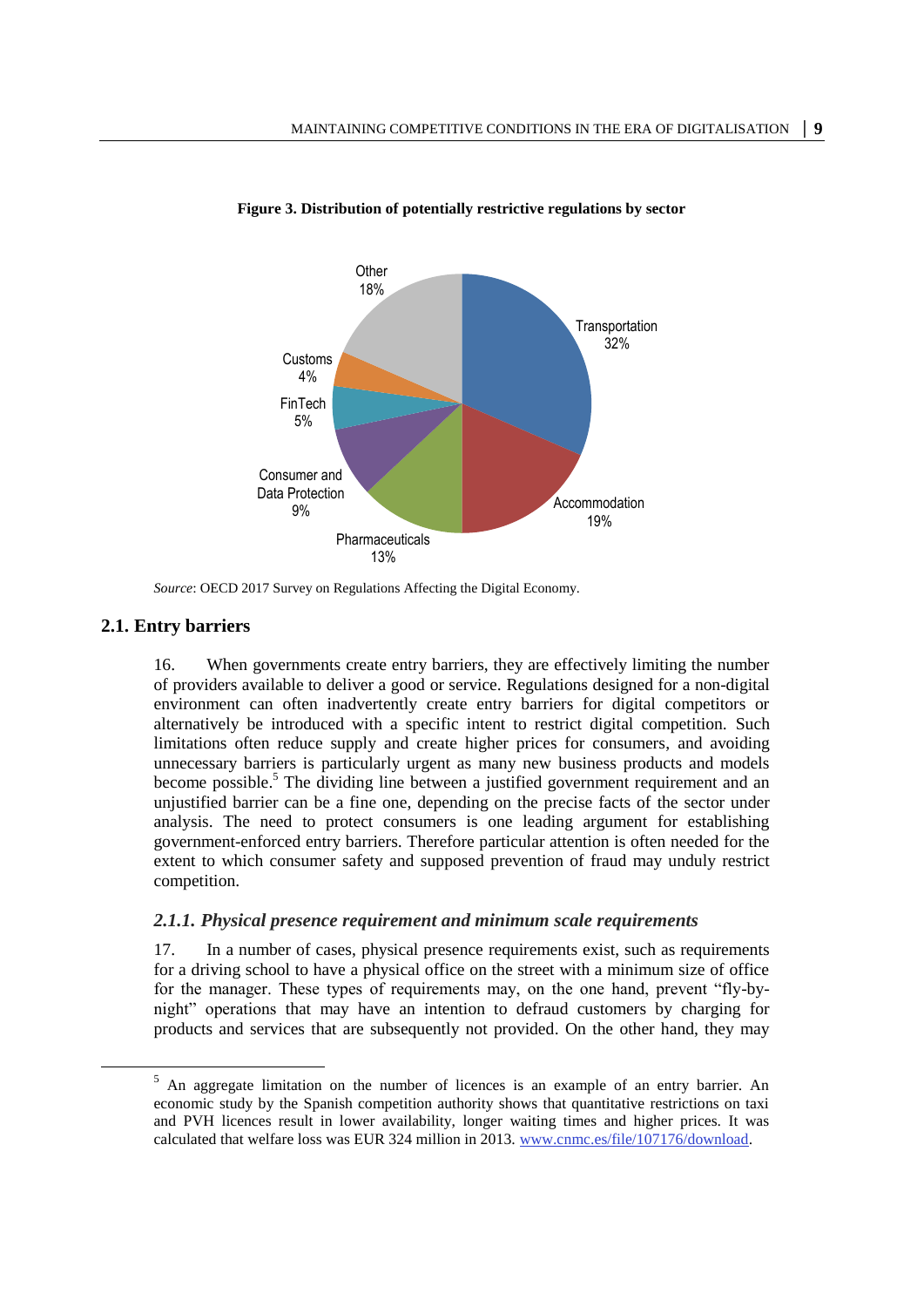also at times be deemed excessive, can have a particularly strong effect to stop entry by new digitally-enabled businesses and can stop operation of sharing-economy businesses.

- **SME/microenterprise constraints**. Rules that establish a minimum scale for financial enterprises may prevent the development of new and more competitive delivery options, for example for money transfers and currency exchanges which have historically had high margins.
- **Individual business constraints**. Increasingly, car rental may operate with one individual renting to another individual, through a platform, as personal cars are typically unused a high percentage of the time. Rules that establish a minimum size (in terms of number of vehicles owned by a car renting company) for any car rental enterprise may prevent development of the sharing economy. Note that there may be a difference between individuals performing activities (in a way that is unmonitored and without paying taxes) and small businesses that are paying taxes. Some governments may treat the two types of groups in different ways.

# *2.1.2. Definitions of enterprises that restrict small enterprises and the sharing economy*

18. When registration requirements (and tax and social contribution payments) have a minimum level of default size, very small enterprises may not make economic sense, due to the heavy cost of regulatory compliance. The cost of regulatory compliance in some industries, such as banking, can become so large as to be affordable only by firms of a very large minimum size. The minimum efficient scale for digitally-enabled enterprises can be quite small.<sup>6</sup> Establishing rules that require a large minimum efficient scale even for digital enterprises can mean that very few digital enterprises would reach such scale, effectively guaranteeing a strong position to the first movers while limiting opportunities for subsequent businesses.

## *2.1.3. Local licensing rules and limited issuance of permits*

 $\overline{a}$ 

19. Local licensing rules and requirements for permits can serve as tools for regulation of the local economy. Licensing rules may vary substantially for competitive activities depending on the technical definition of services provided. Permit issuance, in particular, can serve as a hidden barrier to digitalised platforms, goods and services, to the extent that permits are withheld for reason of lack of local presence<sup>7</sup> (as above) or for reasons of minimum years of operation (which may inherently be limited for the new business models of innovative digital start-ups).

20. The necessity of rigorous government oversight of some activities, such as hotel certification with a number of stars and extremely detailed criteria with regular inspections, may be open to review to the extent that consumers book hotels in advance over the internet by an application that allows them to see the hotel rooms, see average

<sup>&</sup>lt;sup>6</sup> In Switzerland, the Swiss Federal Banking Ordinance was amended to overcome such difficulties faced by FinTech companies; a regulatory sandbox was created. Below certain thresholds a banking licence is not required. [www.lexology.com/library/detail.aspx?g=c03fbc7e-06f6-4db9-](http://www.lexology.com/library/detail.aspx?g=c03fbc7e-06f6-4db9-9ae0-013c23b72ed8) [9ae0-013c23b72ed8](http://www.lexology.com/library/detail.aspx?g=c03fbc7e-06f6-4db9-9ae0-013c23b72ed8)

 $<sup>7</sup>$  For instance, in Greece "notification requirement for the trading of plant protection products also</sup> stands for the case of e-commerce sales. Therefore, the seller must also have a physical trading establishment/store, according to PD159/2013." (OECD Competition Assessment Reviews: Greece (2017), p. 277). The requirement has now been removed.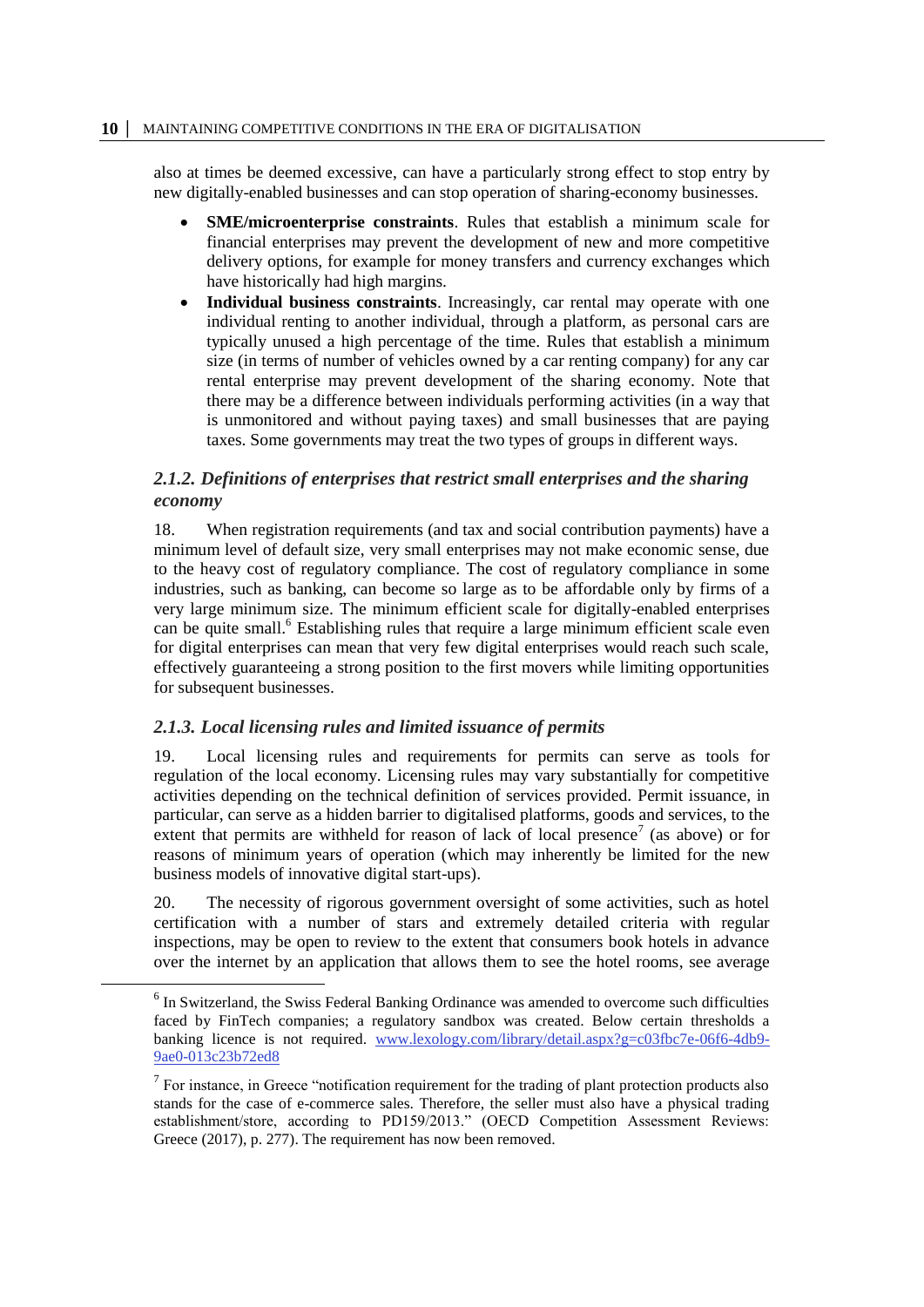ratings and, if interested, read reviews of experience by actual users. To the extent that the previously existing information problem for consumers that led to the hotel rating system may have changed, authorisation regimes for distinguishing quality may no longer be needed in the same way or same extent. In short, when the market failure (lack of information) is changed by digital provision of products, the regulatory response to the market failure may need to be modified as well.

#### **2.2. Unequal regulatory costs**

 $\overline{a}$ 

21. Some rules may lead to an unjustified and disparate regulatory cost burden for either traditional or digitally enabled companies. From a competition perspective, we can compare services that are provided by different types of companies to see whether services compete. When there are unequal regulatory burdens, it may be worth considering revising the structure of regulation to ensure that one type of business does not face unjustifiably higher regulatory burdens than another.

22. Consider two examples, one illustrating the types of regulation that create a cost advantage to one service over another, and another designed to create equal regulatory costs. In the first, personal transport services by car may be provided by ride sourcing companies or traditional taxis. The licensing rules for traditional taxis may be much stricter than for ride sourcing companies, while ride sourcing companies in particular may have many part-time workers (which help to fill peak transport needs) and lower licensing requirements. In particular, accident insurance is an area in which costs may be unequal between traditional taxis and ride sourcing services.<sup>8</sup> In some cases, ride sourcing service providers may either not have commercial personal transport insurance or may have less complete and generous insurance than taxi drivers. This may be considered a consumer safety question, particularly to the extent that insurance is not typically considered by consumers when choosing between services, but also becomes a question of competitive neutrality, to the extent that inferior insurance creates a substantial cost advantage to ride sourcing services. Reducing insurance requirements to taxis could be an option, while seeking to encourage private solutions, for example with insurers able to offer coverage according to their own criteria (e.g., number of kilometres driven per year).

23. In the second example, the rules establishing financial products that can be used for deferred-tax retirement plans can raise costs for new products. Such rules may have positive lists for the types of products covered, and thus inherently require newer products to increase their costs and change their structure to be named on the list. The UK resolved this question for peer-to-peer lending products by updating the positive list for products that are eligible to be used in deferred-tax retirement savings plans, including peer-to-peer lending products. <sup>9</sup> Unequal regulatory costs are a particular risk as new product categories are created, and as a result regulators in particular will need to pay special attention to the ongoing appropriateness of their regulatory structures.

<sup>&</sup>lt;sup>8</sup> One submission to the FTC on insurance costs for ride-sourcing services is found in R Street Policy Study No. 48, "Blurred Lines: Insurance Challenges in the Ridesharing Market" October 2014, [https://www.ftc.gov/system/files/documents/public\\_comments/2015/05/01717-96147.pdf.](https://www.ftc.gov/system/files/documents/public_comments/2015/05/01717-96147.pdf)

<sup>&</sup>lt;sup>9</sup> See, for example, Financial Times "UK peer-to-peer lenders plan to raise millions from ISAs" November 26, 2017, [https://www.ft.com/content/ab5a3934-d299-11e7-8c9a-d9c0a5c8d5c9.](https://www.ft.com/content/ab5a3934-d299-11e7-8c9a-d9c0a5c8d5c9) In order to issue Individual Savings Accounts, commonly used for retirement, peer-to-peer lenders needed regulatory authorisation and inclusion among the category of products that were eligible for such accounts.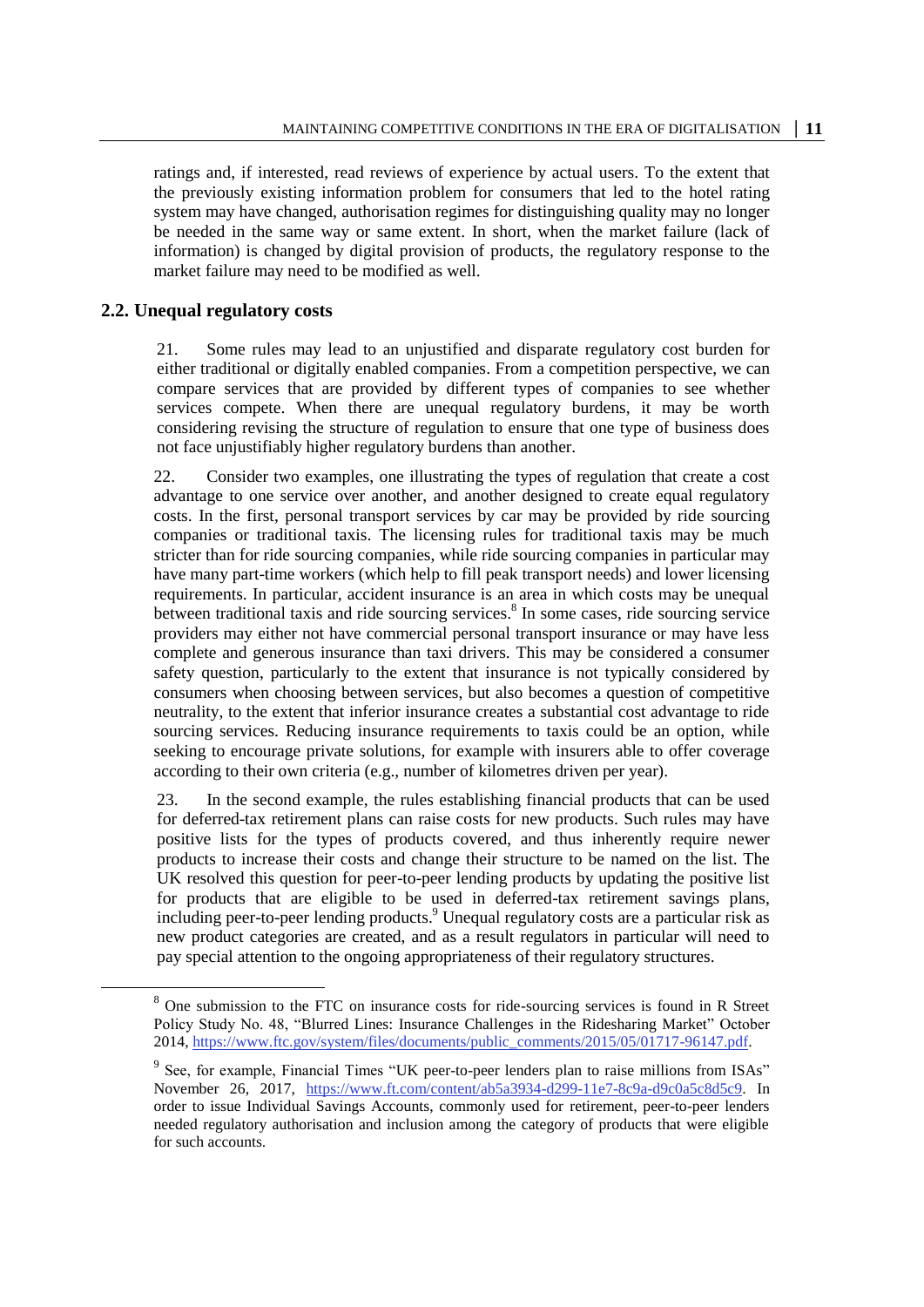## **3. Guiding principles for reviewing and revising regulations in light of digitalisation**

24. A number of principles can help customise competition assessment reviews of regulation for the particular circumstances of greatest relevance in light of digitalisation. These points have emerged from the 2017 survey, the 2018 workshop and OECD work on potential revision of the Competition Assessment Toolkit. This approach does not address labour-related regulation, which can clearly also be important but which would be governed by different principles, but only product market regulation. The potential principles outlined in this document are intended to focus the competition assessment method on regulations that impact digital growth. Underlying these principles, policymakers need to recognise that predicting the future is particularly fraught with difficulty and as a result flexible solutions are desirable. Discovering a reasonable regulatory path forwards may require openness to new goods, services, processes and business models, as well as making sure that consumers can move their information from one provider to another, which may be important for the success of new business models.

## **3.1. Breadth**

25. **Ensure that the breadth of regulations reviewed in light of digitalisation is sufficient to address a variety of restrictions that may be present in different laws**. The breadth of review of regulations, when considering digitalisation, will often need to be broad, i.e., across a sector and potentially also including regulation that impact ancillary services for digitalisation. Rather than reviewing one regulation on its own, a proper digital competition assessment will be broad, therefore, and likely include a full variety of laws and regulations having impact on product requirements. For example, internet sale of products by households may depend very much on the consumer protection rules definition of a retailer and retailer guarantees.

## **3.2. Prioritisation**

26. **Prioritise key sectors for review in light of digitalisation and ensure that there is a live process for updating regulations to reflect technological change**. Economies will need to prioritise those sectors that are most relevant for digitalisation review. Such a prioritisation may consider factors such as key sectors for growth and job creation in each economy, as well as areas where development and growth of digitalisation is falling behind peers.<sup>10</sup> Prioritisation may also be over existing digital products or those that are, in some sense, completely prevented from operation as a result of regulation. It may be useful to establish a process for innovative, digital-oriented companies to request regulatory reviews where regulation appears to have a distortive competitive effect.

27. Sectors that are of particular interest at the moment, though the particular needs of different countries are not necessarily the same, are:

 $10$  For instance, in Canada, a market study regarding FinTech was conducted because of its importance to consumers and the economy, a perception that Canada lags its peers in FinTech adoption and that stakeholders in Fintech were worthy of attention. The Norwegian competition authority focused on new taxi services, accommodation market and tax issues in Official Norwegian Report (NOU) 2017:4 on sharing economy because they found to be the most prominent areas in digital economy.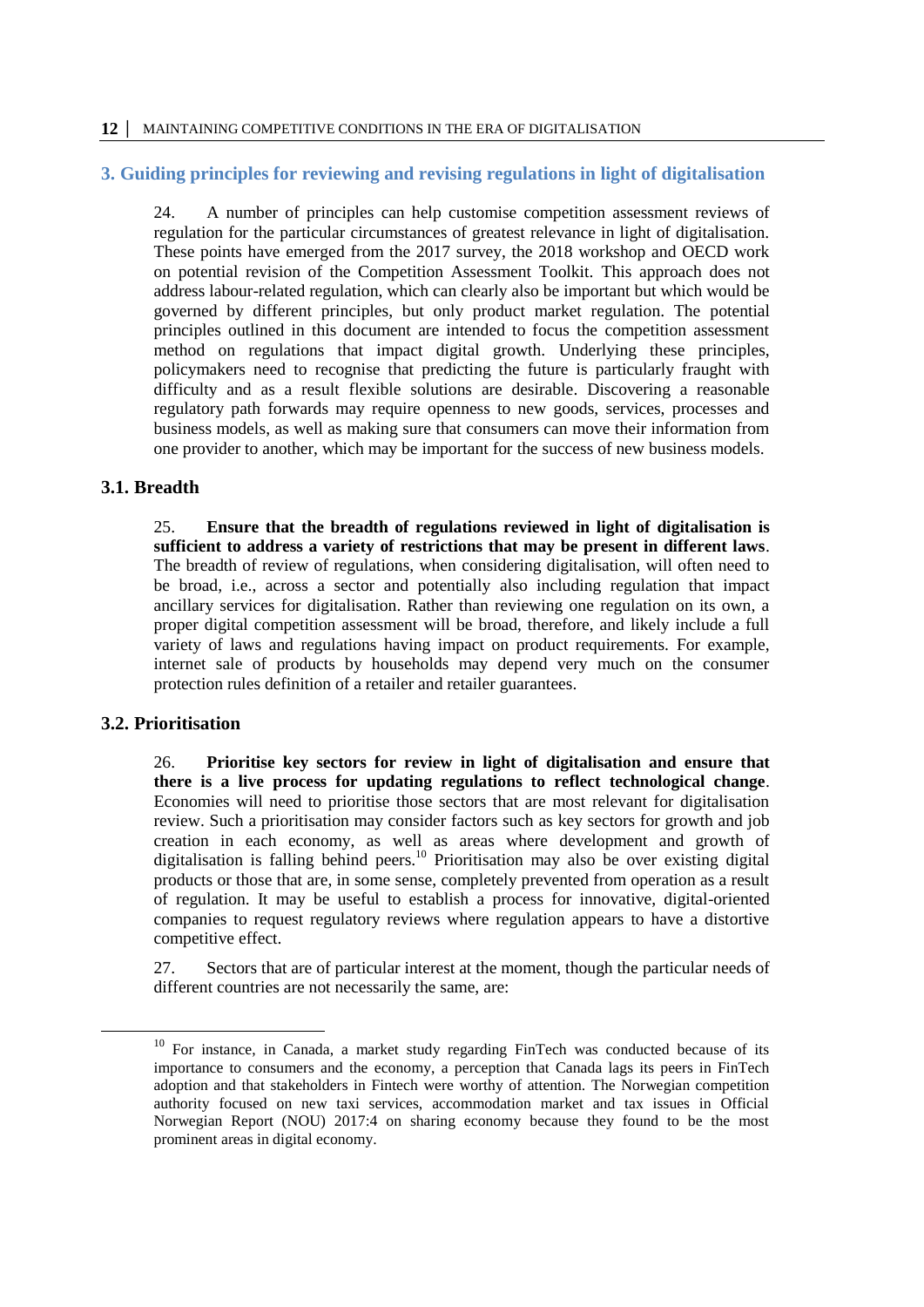- Transport and logistics
- Accommodation
- Finance
- Health and pharmaceuticals
- Platform regulations

## **3.3. Stakeholders**

28. **Ensure that a competition assessment of regulations appropriately considers views of stakeholders, including potential future stakeholders**. Current stakeholders, such as sector-specific associations, are typically dominated by traditional firms and may have rules that prevent non-traditional members selling competitive products from joining. Therefore, established associations may not always represent the full spectrum of views that are worth considering when seeking stakeholder input. Moreover, established associations and companies will tend to have many more resources available for lobbying, while new entrants will have less or no resources available. Great care should be taken by policymakers to ensure that stakeholders with a full variety of interests are reached and provide input.

## **3.4. Process for review**

#### 29. **The process for review can begin by asking whether market failures that are at the origin of regulation have themselves changed prior to considering competitive implications of existing regulatory regimes.**

- Is there a market failure and, if so, has it changed?
- Are the set of possible regulatory responses to the market failure the same, or have the response options been altered by digitalisation?
- Do existing regulations in response to the current market failures unduly restrict competition?
- Are new products and services unduly excluded by the regulatory structure or given undue advantages or disadvantages?
- What options exist for ensuring new products, services and business models are not unduly excluded nor given undue advantages?

#### **3.5. Competition assessment method**

30. **Apply the OECD's competition assessment checklist to regulations under review.**<sup>11</sup> The competition assessment checklist is built around four main questions. Areas of key concern are regulations that:

Limit the number or range of suppliers;

<sup>&</sup>lt;sup>11</sup> According to the Norwegian presentation at the 2018 Workshop, the Norwegian competition authority's approach used in the report on sharing economy was based on the competitive neutrality principle and the competition assessment checklist. In the report, it is stated that "regulation should promote competition" ("i.e. by providing a level playing field (legal entities/private individuals and traditional/technology-driven industries)" and "technology neutrality") and "should not hamper competition" by limiting the number or range of suppliers, limiting the ability of suppliers to compete, reducing the incentive of suppliers to compete and limiting the choices and information available to customers.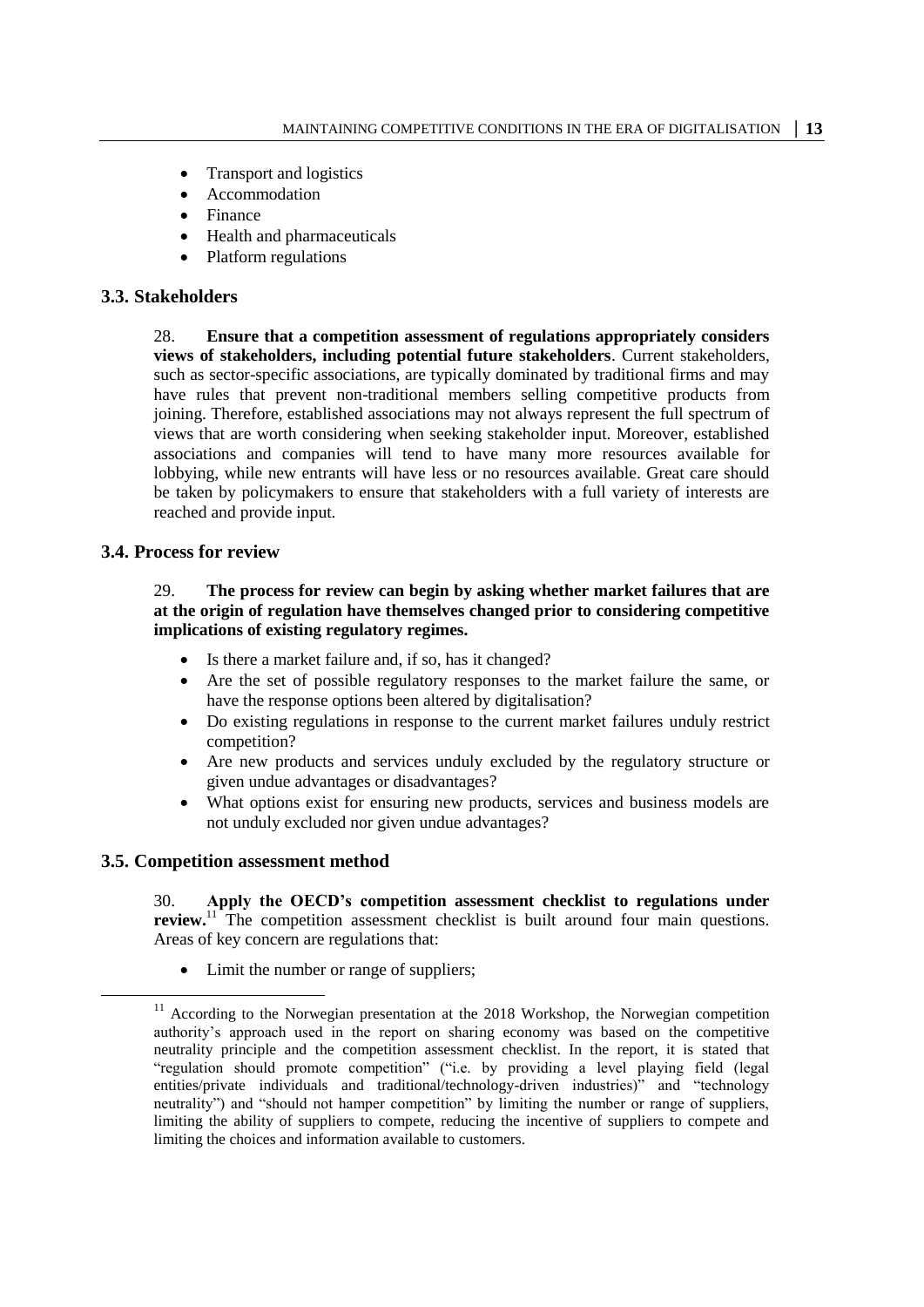- Limit the actions that suppliers can take as they compete with each other;
- Reduce the incentives of suppliers to compete; and
- Limit the choices and information available to consumers.

The underlying rationale for these questions is to identify potential restrictions to competition. Whether the regulation provides an undue restriction is a further question that can be applied to the limited number of regulations that have a positive response.<sup>12</sup> These four areas of concern are not specific to digital products and services but are the same general principles that can also be used for traditional products and services. While no update of the fundamental principles of the checklist appear needed, the importance of reviewing physical presence requirements may need to be inserted into the checklist. The first two questions appear the most likely to be relevant in digitalisation reviews.

# **3.6. Competitive neutrality**

31. **Ensure that regulations are competitively neutral between digital and nondigital products, while ensuring appropriate consumer protections**. Regulations may at times give substantial and undeserved advantages to one type of company over another. In particular, regulations may have been established for traditional products and services, without taking into account actual and potential new innovations in products and business methods. Care should be taken to ensure that regulations are appropriate and focused on actual risks from different products, without unduly handicapping one compared to another and at the same time not assuming the same regulation should apply to all types of companies.

## **3.7. Physical presence, minimum scale and inspection rules**

32. **Particular focus is needed for rules that require physical storefronts and physical inspection of merchandise prior to purchase, as these inherently limit digital sales.** At times, regulations may require physical storefronts and pre-inspection of merchandise. Such rules can seriously handicap digital sales, including direct consumerto-consumer sales. At the same time, consumers who have not had a chance to test a product in advance nor to review others' assessment of such a product may need a chance to return the product should it not meet their requirements.

# **3.8. Cross-border**

 $\overline{a}$ 

33. **Restrictions on cross-border competition need to be assessed**. These restrictions may at times be excessive while at other times they are insufficient. The assessment will depend on the evaluation of what is necessary for ensuring that legal and safe products sold over the internet can be purchased in comparable conditions – considering all other rules – to local ones, while also ensuring that national standards are followed and that illegal products are not made available. Co-operation may be needed across borders to ensure that common standards are applied and that common information is available to regulators.

 $12$  For more details, see [http://www.oecd.org/daf/competition/assessment-toolkit.htm.](http://www.oecd.org/daf/competition/assessment-toolkit.htm)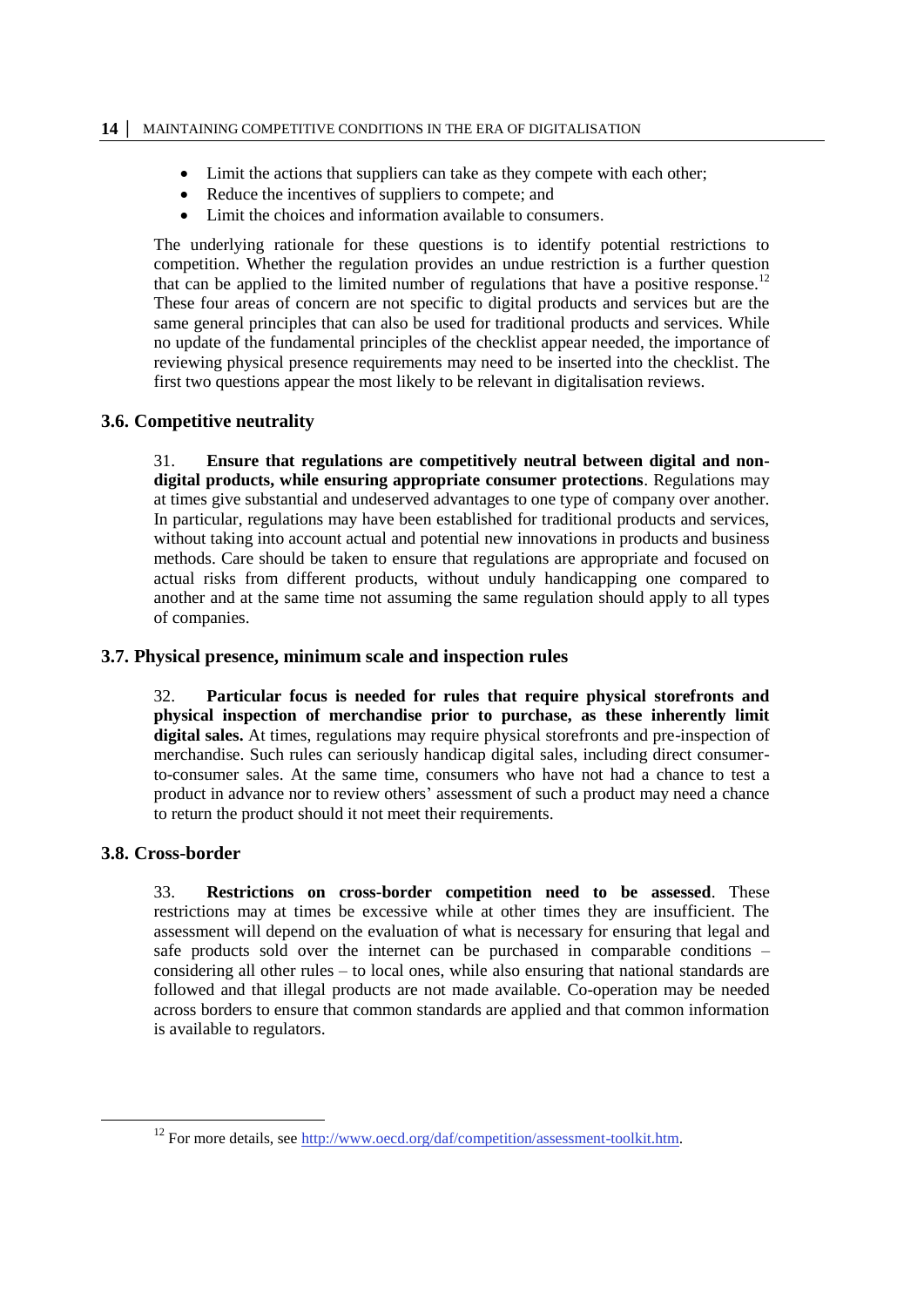## **3.9. Standards**

34. **When rules are changed, due to restrictions of competition, it is better if they can be replaced by standards, that can evolve quickly, rather than by new more fixed rules that create new interest groups**. It is important to realise that technological developments will be continuing and ongoing. While rules may be needed to ensure that property rights and risk responsibilities are allocated in light of new products, rules that establish requirements over how firms operate may be outdated with further technological developments. Therefore technologically neutral regulation is needed, which may best be achieved through standards that can change as technical possibilities change, instead of rules (notably legislation) that, once established, create fixed interest groups to support them and that have bureaucratic inertia making quick updating difficult.

#### **3.10. Regulatory Sandboxes**

35. **Be open to creating low burden regulatory regimes for small and new entrants, or regulatory "sandboxes".** In sectors such as the financial sector, more open and experimental approaches towards new industries are being encouraged by regulatory approaches with lower requirements for small and potentially innovative firms. Regulatory sandboxes provide a limited regulatory waiver or flexibility, where the limits are usually in terms of geographic space, duration or sector, and are negotiated or enabled by regulatory authorities to facilitate market-testing, experimentation and innovation. These approaches will increase the emergence and development of innovative technologies and business models, while maintaining the ongoing review of regulations that can be quickly adjusted should new risks arise.

#### **4. Potential areas for further international co-operation**

36. Different regulatory frameworks across countries can make it difficult and costly for companies to expand internationally, or conversely create scope for regulatory arbitrage. Governments may benefit from enhancing co-operation by national competition agencies to address competition issues that are increasingly transnational in scope or involve global firms.

37. Digitalised businesses often serve cross-border needs, and antitrust enforcement may face challenges where evidence is located in multiple countries. Further international co-operation would help tackle enforcement challenges from cross-border digitalisation against situations involving improper conduct or undue extension of market power. This may include reinforcing information-sharing and investigation assistance, notably to prevent businesses from taking advantage of jurisdictional differences.

#### **5. Concluding remarks**

38. As the digital transformation is changing the world faster than many rules and regulations have evolved, the review of existing regulations in light of digitalisation is a high priority. Such reviews are not necessarily burdensome to perform. They could play a key role in allowing economies to keep up with the frontier productivity levels and harness the full potential of digital technologies for stronger growth that benefits all.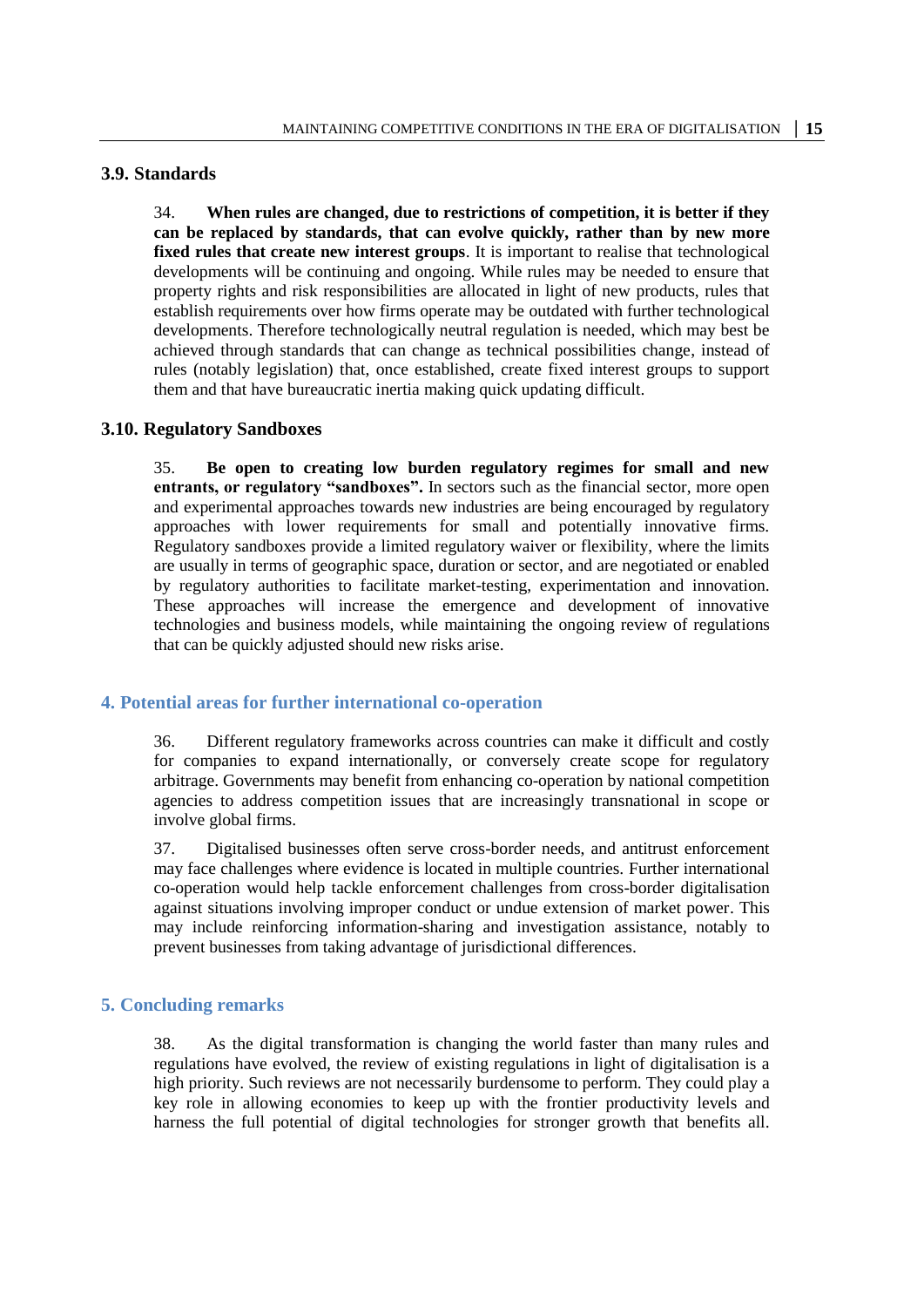Flexibility may be particularly appropriate during such reviews, due to the unpredictability of the future.

39. The presence of digital options first raises the question of whether the grounds for competition regulation (market failures) are still the same as before and, if so, whether the regulations in place are still the optimal ones for a global digital economy. Areas with particular need for review from a competition perspective include platform regulations, finance, transport and logistics, health (including pharmaceutical) and lodging. To be forward-looking, it is important to recognise the need for continued monitoring of how market failures and regulations may need to evolve, particularly when the sector is rapidly evolving.

40. Guidance to governments will consequently need to be updated, to take account of modern examples that may differ in type and focus from existing examples of competition assessment reviews. As a result, the OECD is revising its Competition Assessment Toolkit, in light of digitalisation, to ensure its continuing value and relevance. The revised Competition Assessment Toolkit is expected to be available in the course of 2019, ready to help governments to address many of the regulatory challenges to competition that are posed by rapid digitalisation for goods, services and business models.